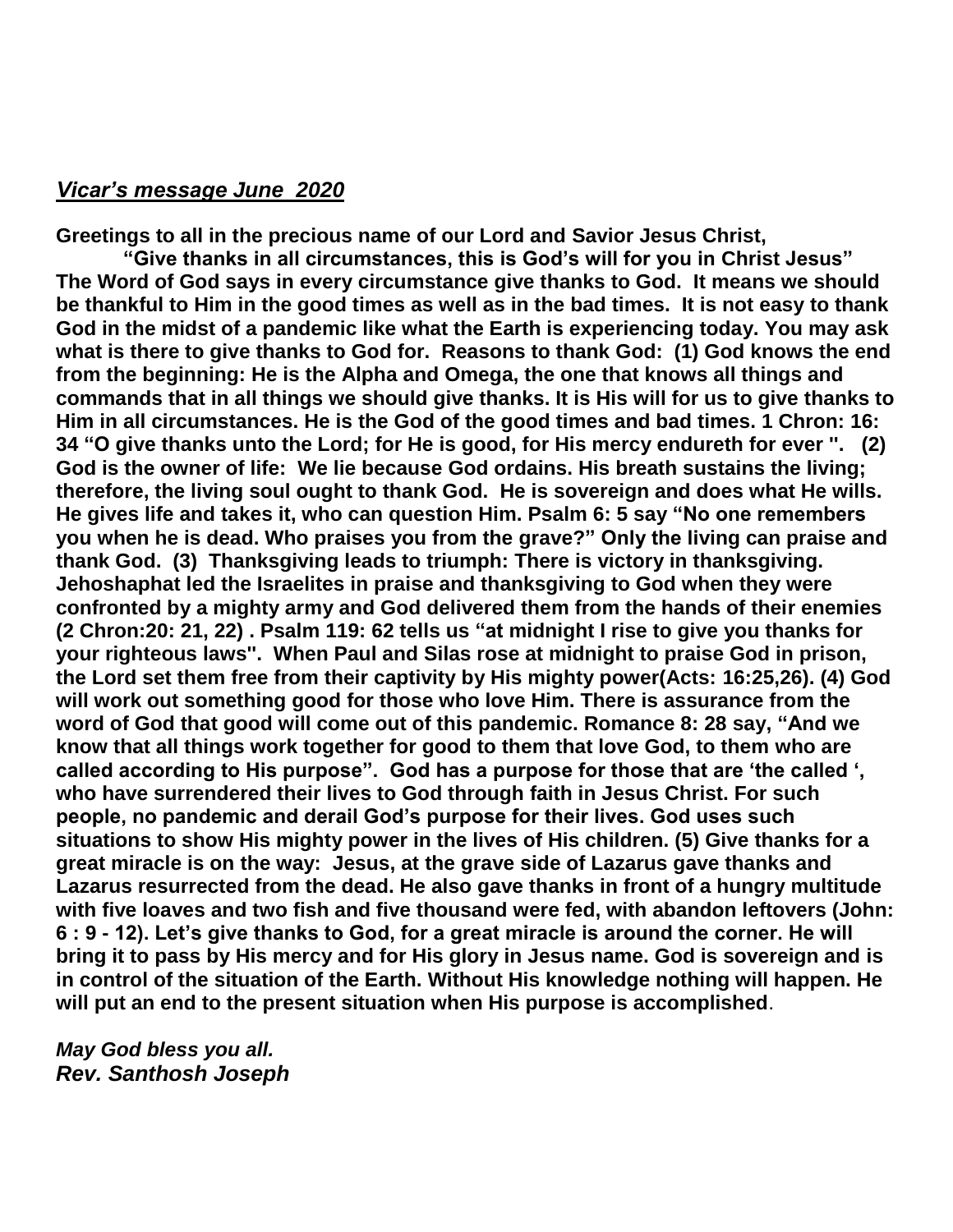|                         | <b>NAME</b>            | E-MAIL                   | <b>HOME TEL#</b> | CELL#            |
|-------------------------|------------------------|--------------------------|------------------|------------------|
| <b>OFFICE BEARERS</b>   |                        |                          |                  |                  |
| Vicar/President         | Rev.Santhosh Joseph    | Manaloorachen1@gamil.com | (845) 362-8158   | (845) 596-5568   |
| Vice-president          | M.S. Eappen            | mseappen@yahoo.com       | (845) 365-1550   | (845) 270-0076   |
| Secretary               | John Job               | jjjnjob@msn.com          | (845) 267-3387   | (845) 304-3334   |
| Treasurer               | <b>Thomas Varghese</b> | tvarg19301@gmail.com     | (845) 627-2535   | (845) 300-7019   |
| Accountant              | <b>George Thomas</b>   | JOJI4SPORTS@gmail.com    | (845) 352-1253   | (845) 300-8853   |
| Lay Leader (Malayalam)  | Dey P. Neduvelil       | deyned@gmail.com         | (845) 523-2961   | $(845)$ 653-2418 |
| Lay Leader (English)    | Ajay Pappan            | Ajaypappan@yahoo.com     | (845) 504-0599   | (845) 300-5844   |
| Clarkstown area repres. | Rosamma Chacko         | chackoyohannan@gmail.com | (845) 371-2996   | (845) 664-3014   |
| Orangetown area repre   | <b>Binu Thomas</b>     | bbinoss@gmail.com        | (845) 624-3640   | (845) 598-4393   |
| Ramapo area rep.        | Jessy Thomas           | jojitom@hotmail.com      | (845) 352-1253   | (845) 608-4249   |
| Choir rep.              | Jiji John              | Jjohn17@optonline.net    | (845) 215-9131   | (845) 598-0856   |
| Edavaka mission rep.    | T.T. George            | tholoorg@gmail.com       | (845) 425-3353   | (845) 517-9762   |
| Sevika sanghom          | Jessy Thomas           | jojitom@hotmail.com      | (845) 352-1253   | (845) 608-4249   |
| Senior Citizen          | T.K. Koshy             | j6234871@live.com        | (845) 268-1990   | (845) 480-2860   |
| <b>Sunday School</b>    | <b>Mathew Sanuel</b>   | msrdd@hotmail.com        | (845) 613-7673   | (845) 480-6112   |
| Youth fellowship        | <b>Marlene Tom</b>     | Marlenetom92@gmail.com   | (845) 268-3532   | (845) 825-9805   |
| Assembly member         | Linu Abraham           | linuabraham@hotmail.com  | (845) 627-0123   | (845) 300-8899   |
| Mandalam member         | Zachariah Abraham      | Zachariah39@hotmail.com  | (845) 425-7748   | (877) 621 7148   |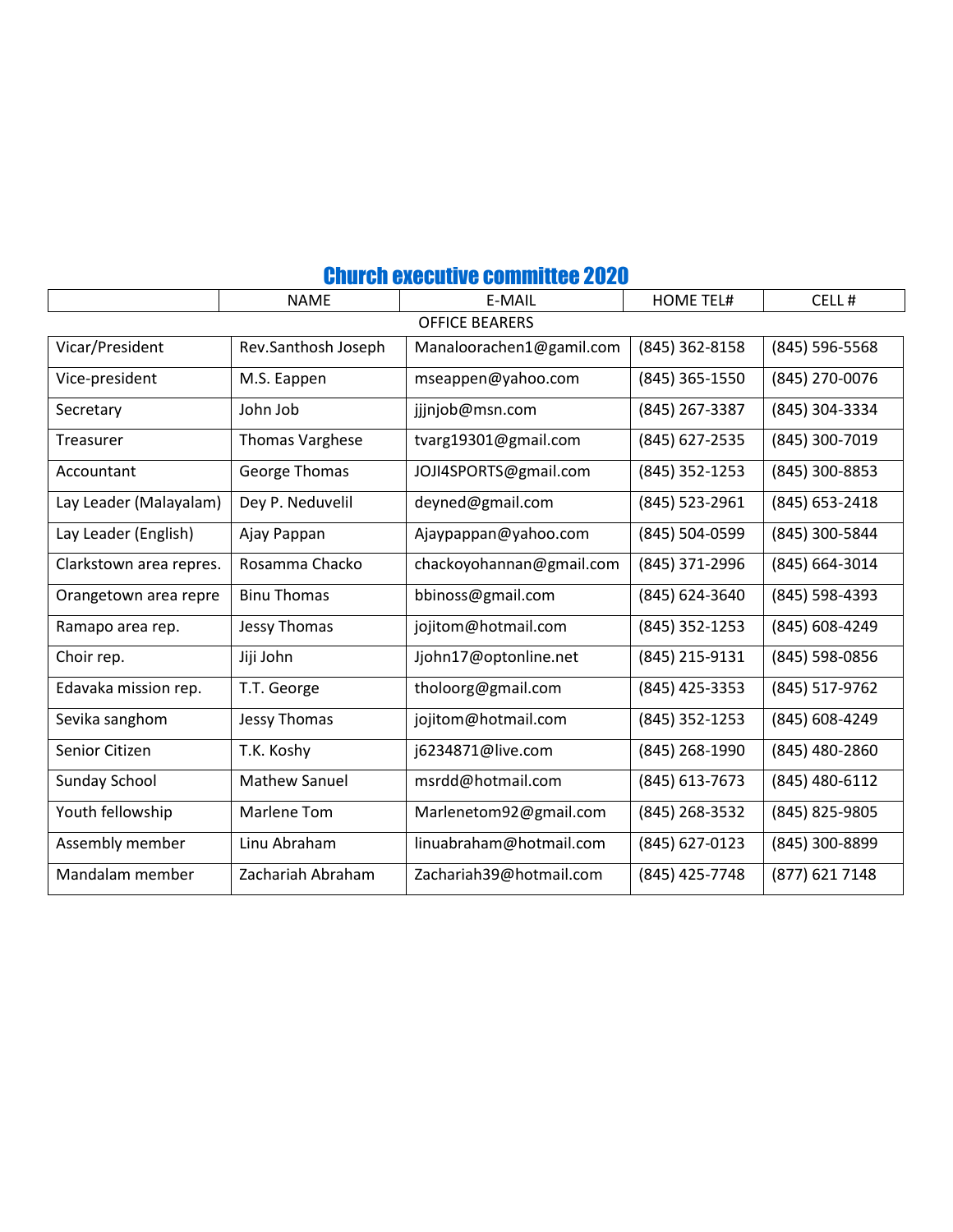# *Lectionary June 2020*

| Date    | Lesson 1                                                                  |  | Lesson 2          |            | <b>Epistle</b>      | Gospel       |                      |
|---------|---------------------------------------------------------------------------|--|-------------------|------------|---------------------|--------------|----------------------|
|         | Trinity Sunday: "We Believe in Holy Trinity", Students Dedication Sunday. |  |                   |            |                     |              |                      |
| June 07 | <b>Ezek 1:4-28</b>                                                        |  | Rom 7:12-25       |            | 2Cor 13:11-14       |              | <b>Matt 28:16-20</b> |
|         | <b>Environment Sunday: 'Creation Praise the Glory of God'.</b>            |  |                   |            |                     |              |                      |
| June 14 | Prov 8:22-31                                                              |  | <b>Rev 21:1-8</b> | Col 1:9-20 |                     | Luke 8:22-25 |                      |
| June 21 | Worship: 'Celebration of the Faith of the People of God'                  |  |                   |            |                     |              |                      |
|         | Isa 6:1-8                                                                 |  | <b>Rev 4:1-11</b> |            | Thess 5:12-22       |              | John 4:16-26         |
|         | Discipleship: Calling for witness,                                        |  |                   |            |                     |              |                      |
| June 28 | 2Kgs 2:1-15                                                               |  | Acts 2:37-47      |            | <b>Titus 2:1-15</b> |              | John 3:22-30         |

| Date    | Time    | <b>Worship services</b>                |
|---------|---------|----------------------------------------|
| June 07 | 10:00AM | Tele/video worship service (Malayalam) |
| June 14 | 10:00AM | Tele/video worship service (English)   |
| June 21 | 10:00AM | Tele/video worship service (Malayalam) |
| June 28 | 10:00AM | Tele/video worship service (English)   |



## *Wedding Anniversary – June 2020*

| Date    | <b>Name</b>                       | Town                 |
|---------|-----------------------------------|----------------------|
| June 01 | <b>Chellamma and P.A. Chacko</b>  | <b>Suffern</b>       |
| June 09 | <b>Jessy and George Thomas</b>    | <b>Spring Valley</b> |
| June 11 | <b>Summith and Jibu C. George</b> | <b>Creskill</b>      |
| June 14 | <b>Shaina and Sony Mathew</b>     | <b>Spring Valley</b> |